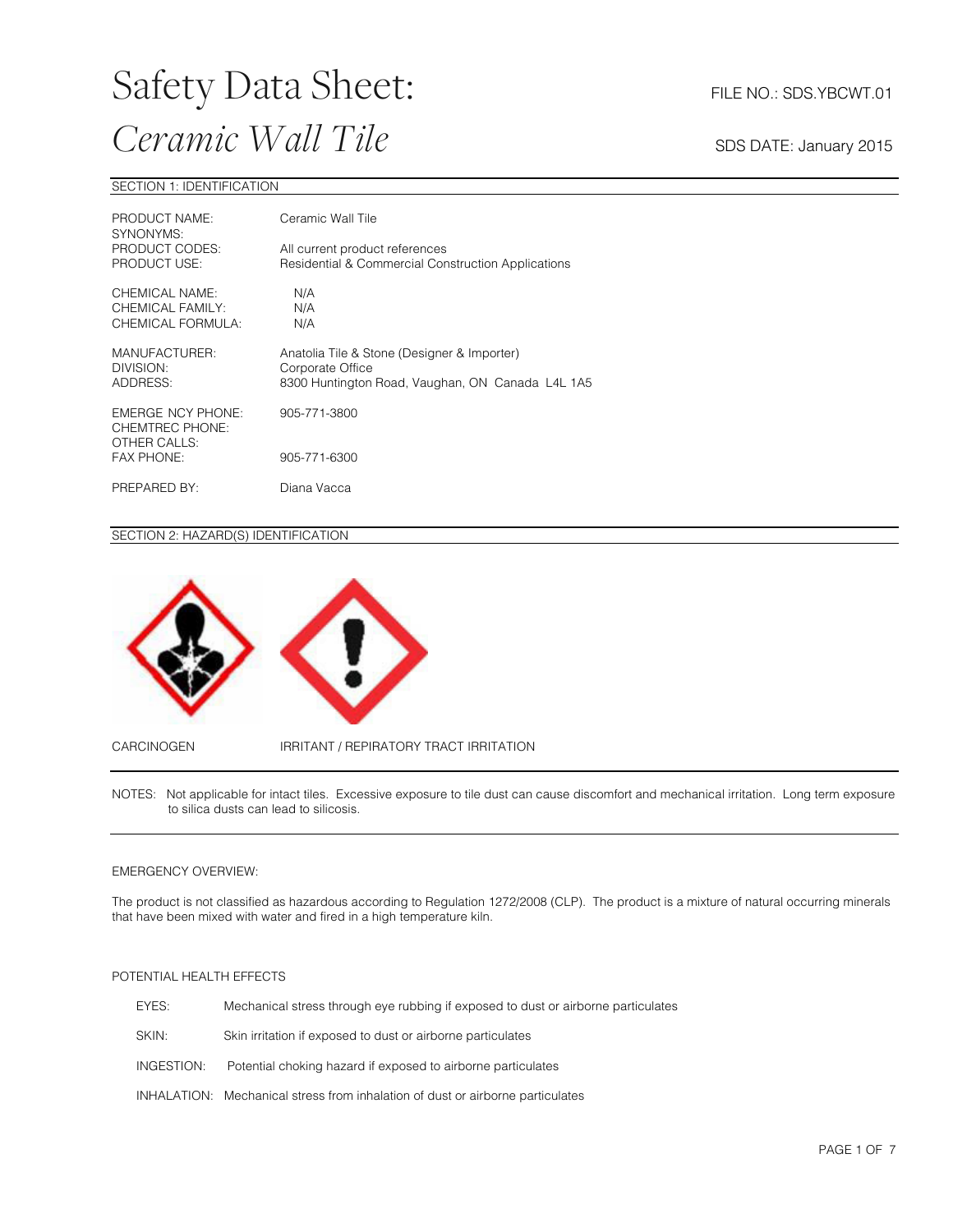# Safety Data Sheet: FILE NO.: SDS.YBCWT.01

### *Ceramic Wall Tile* SDS DATE: January 2015

ACUTE HEALTH HAZARDS: No further relevant information available.

CHRONIC HEALTH HAZARDS: No further relevant information available

#### SECTION 2: HAZARD(S) IDENTIFICATION - CONTINUED

MEDICAL CONDITIONS GENERALLY AGGRAVATED BY EXPOSURE: No further relevant information available

#### **CARCINOGENICITY**

Crystalline Silica (Quartz) LD50 Rat oral > 22,500 mg/kg & LD50 Mouse oral > 15,000 mg/kg LC50 Carp > 10,000 mg/l (per 72 hr)

OSHA: Recommended that Crystalline Silica be considered a POTENTIAL occupational carcinogen ACGIH: No information available<br>NTP: 9<sup>th</sup> Report: Lists Respi NTP: 9<sup>th</sup> Report: Lists Respirable Crystalline Silica as known to be a Human Carcinogen<br>IARC: Respirable Crystalline Silica is classified as as a Group 1 Carcinogen (carcinogenic Respirable Crystalline Silica is classified as as a Group 1 Carcinogen (carcinogenic to humans).

#### SECTION 3: COMPOSITION / INFORMATION ON INGREDIENTS

#### INGREDIENT:

The product is a mixture of below natural occurring minerals that have been mixed with water and fired in a high temperature kiln. This tile contains <0.1 percent by weight each of the following elements; cadmium, zinc, chrome and other metals.

| <b>NAME</b>                   | CAS NO.    | <u>% WT</u> | SARA 313 REPORTABLE                        |
|-------------------------------|------------|-------------|--------------------------------------------|
| Crystalline Silica (Quartz) * | 7631-86-9  | $30 - 50$   | DSD: Not Classified<br>CLP: Not Classified |
| Amorphous Phase **            | 60676-86-0 | $20 - 40$   | DSD: Not Classified<br>CLP: Not Classified |
| Anorthite                     |            | $15 - 30$   | DSD: Not Classified<br>CLP: Not Classified |
| Mulllite                      | 215-113-2  | $5 - 15$    | DSD: Not Classified<br>CLP: Not Classified |

\* Crystalline Silica exists in the nature of the minerals such as sand and clay

\*\* Amorphous phase includes some of the following: Al2O3, SiO2, CaO, K2O, Na2O, Fe2O3

#### SECTION 4: FIRST AID MEASURES

Respiratory, hand and eye protection may be needed to prevent excess exposure to airborne particulates if dust is produced by cutting tiles or if dust is produced by any other operations, including removal.

- EYES: Do not rub eyes in order to avoid possible cornea damage as a result of mechanical stress. Check for and remove any contact lenses. Rinse out with water with eyelid held wide open. Get medical attention if irritation persists.
- SKIN: Wash off immediately with soap and plenty of water. Get medical attention if irritation persists.
- INGESTION: Rinse out mouth and make victim drink plenty of water. Never give anything by mouth to an unconscious person. Do NOT induce vomiting unless directed to do so by medical personnel; call for medical help.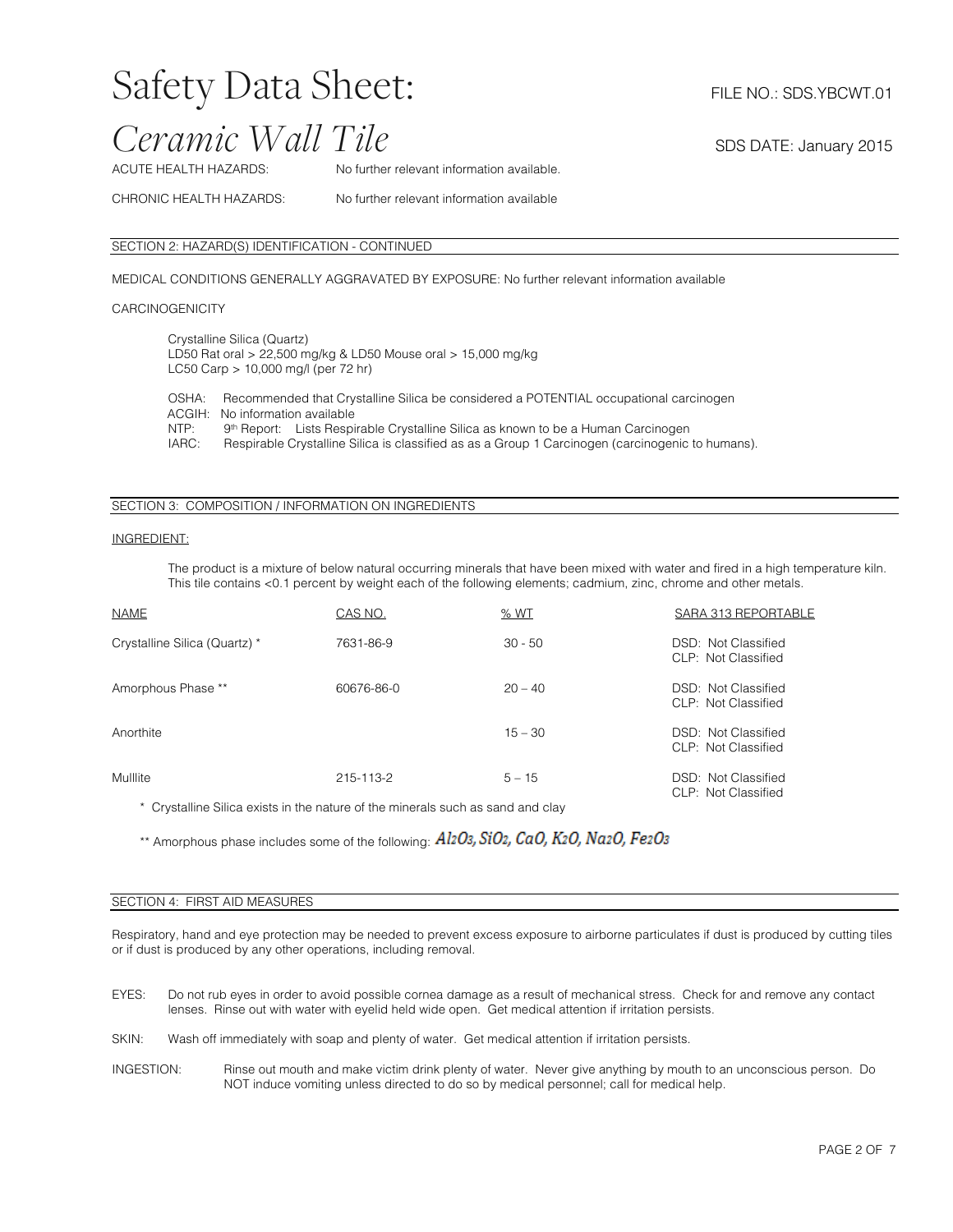INHALATION: Remove from exposure. Keep warm and at rest and provide fresh air. Dust in throuat and nasal passages should clear spontaneously. Get medical attention if irritation persists.

NOTES TO PHYSICIANS OR FIRST AID PROVIDERS: No further information available.

SECTION 5: FIRE-FIGHTING MEASURES

FLAMMABLE LIMITS IN AIR, UPPER: Not Flammable<br>(% BY VOLUME) LOWER: Not Flammable (% BY VOLUME)

FLASH POINT: No Data Available F: N/A C: N/A METHOD USED:

AUTOIGNITION TEMPERATURE: No Data Available F: N/A C: N/A

EXTINGUISHING MEDIA:

Suitable: Water, alcohol resistant foam, CO2, dry chemical powder<br>Unsuitable: Water iet Water jet

#### SPECIAL FIRE FIGHTING PROCEDURES:

Wear self-contained breathing apparatus and full protective clothing in case of fire. Avoid breathing fire fumes

UNUSUAL FIRE AND EXPLOSION HAZARDS: Not explosive

#### HAZARDOUS DECOMPOSITION PRODUCTS:

The product is non-combustible and non-explosive and will not facilitate or sustain the combustion of other materials. Development of hazardous combustion gases or fumes are possible in the event of fire.

#### SECTION 6: ACCIDENTAL RELEASE MEASURES

#### PERSONAL PRECAUTIONS, PROTECTIVE EQUIPMENT, AND EMERGENCY PROCEDURES

For non-emergency personnel: Keep unnecessary and unprotected personnel from entering. Wear appropriate personal protective equipment as described in Section 8. Follow the advice for safe handling and use given in Section 7.

For emergency responders: Emergency procedures are not required. Hoever, respiratory protection is needed in situations with high dust levels.

#### METHODS AND MATERIALS FOR CONTAINMENT AND CLEANUP

Do not empty into drains and sewers. Keep from entering into water and ground water systems. Contain spillage where possible and safe to do so. Inform appropriate authority in case of accidental contamination of watercourses or drains.

Use dry clean up methods such as vacuum exhaust which do not generate dust formation. Never use compressed air for cleaning. If dust is formed applying a dry cleaning method, personal protective equipment must be used. Avoid inhalation of product dust and skin contact. Place the spilled material in an appropriate waste disposal container for proper disposal.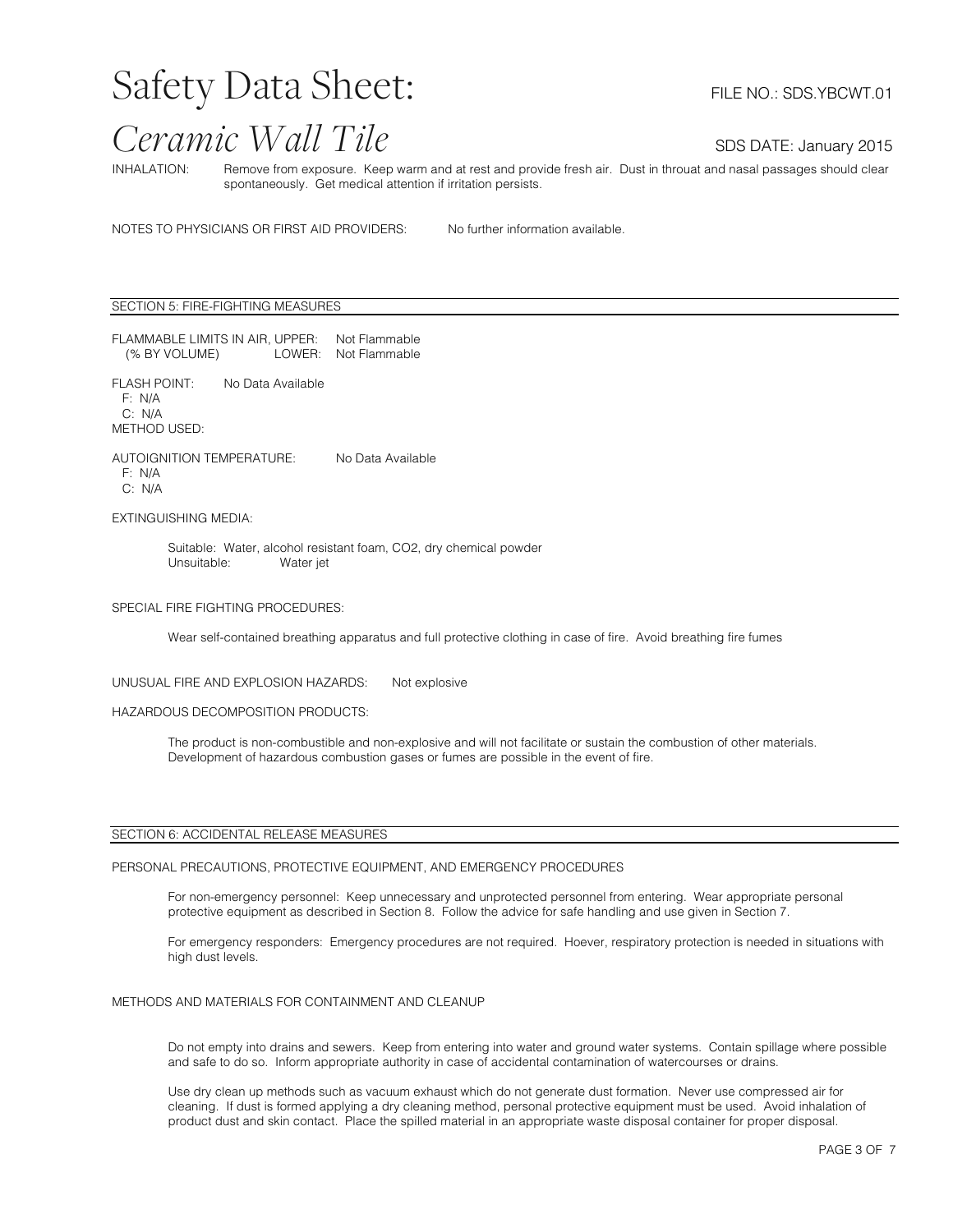#### SECTION 7: HANDLING AND STORAGE

#### PRECAUTIONS FOR SAFE HANDLING

Provide adequate ventilation. Provide local exhaust or general room ventilation to minimize dust concentrations. Avoid inhalation and contact with skin, eye and clothing.

#### CONDITIONS FOR SAFE STORAGE, INCLUDING ANY INCOMPATABILITIES:

Store in accordance with local regulations. Store in a dry, cool and well ventilated area, away from incompatible materials (see Section 10) and food and drink.

#### OTHER PRECAUTIONS:

No further relevant information available.

EXPOSURE GUIDELINES: Attemp to stop spillage without personal risk. Should not be released into the environment. Prevent product from entering drains.

#### SECTION 8: EXPOSURE CONTROLS / PERSONAL PROTECTION



#### ENGINEERING CONTROLS:

Contains the following ingredients with occupational exposure limit values:

Crystalline Silica (Quartz): TWA: 0.1 mg/cubic meter (repirable dust)

VENTILATION : Provide adequate ventilation. Provide local exhaust or general room ventilation to minimize dust concentrations. The highest probability of silica exposure occurs during dry cutting. Wet cutting methods are recommended.

RESPIRATORY ROTECTION: Use FFP2 type dust mask

EYE PROTECTION: Use tight fitting safety goggles or safety glasses with side shields where dust is formed. Contact lenses may absorb irritants. Do not wear contact lenses in work areas. Have emergency eyewash station available in area where tiles are cut

SKIN PROTECTION: Wear dust proof protective gloves, boots, and long sleeved clothing.

OTHER PROTECTIVE CLOTHING OR EQUIPMENT: None required

WORK HYGIENIC PRACTICES: Do not eat, drink or smoke when working. Wash hands and if necessary shower before breaks and after work to remove adherent product. Avoid contact with eyes and skin. After working with product, workers should wash or shower and use skin care products. Clean contaminated closting, footwear etc thoroughly before re-using them.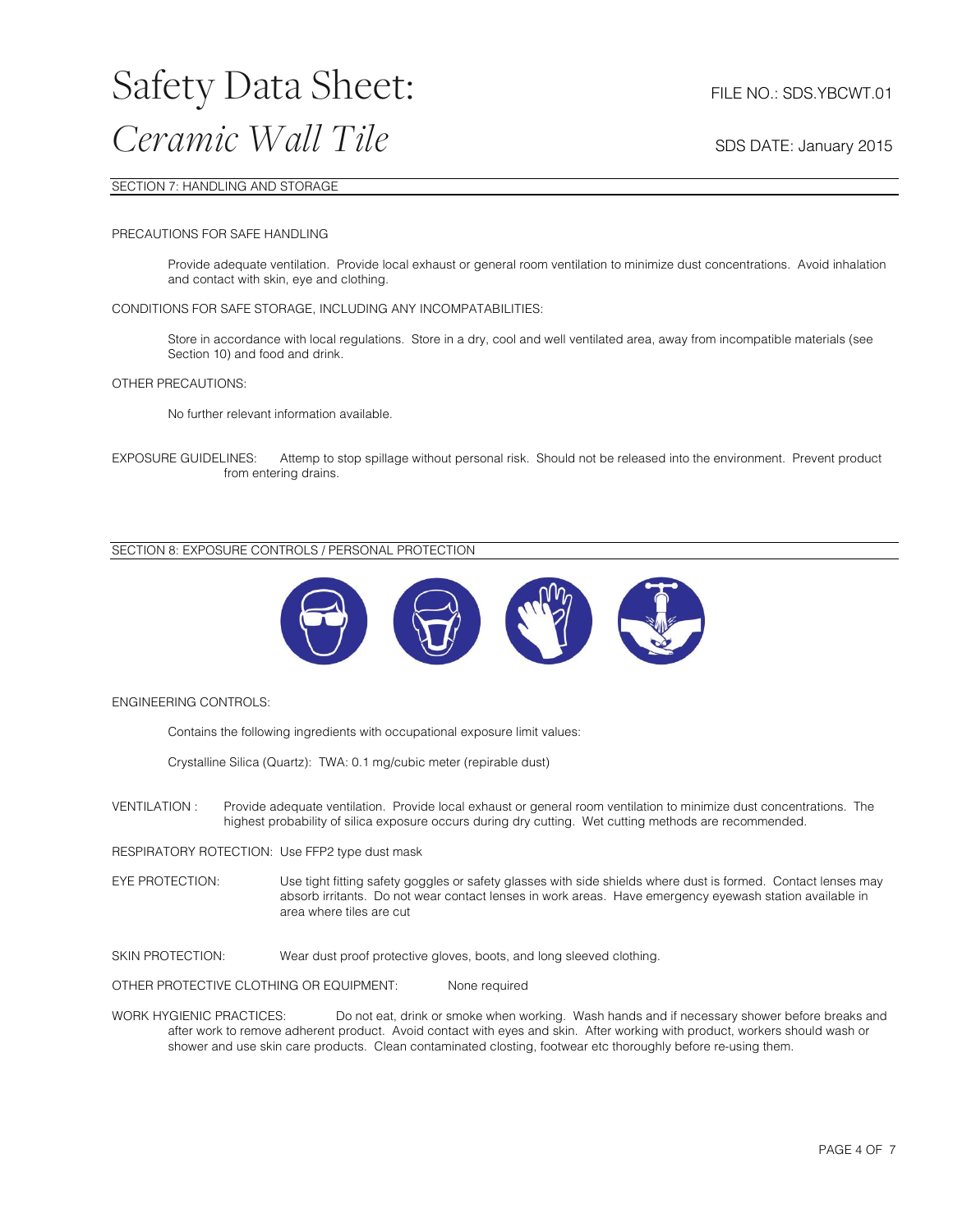| SECTION 9: PHYSICAL DATA                                                                                               |  |  |  |
|------------------------------------------------------------------------------------------------------------------------|--|--|--|
| APPEARANCE:<br>Solid                                                                                                   |  |  |  |
| ODOR:<br>Odourless                                                                                                     |  |  |  |
| PHYSICAL STATE: Solid                                                                                                  |  |  |  |
| pH AS SUPPLIED: No data available<br>pH (Other):                                                                       |  |  |  |
| No data available<br><b>BOILING POINT:</b><br>F:                                                                       |  |  |  |
| C:<br>MELTING POINT:<br>F:<br>> 2192                                                                                   |  |  |  |
| C: > 1200<br>FREEZING POINT: No data available<br>F:<br>C:                                                             |  |  |  |
| VAPOR PRESSURE (mmHg): Not applicable<br>@                                                                             |  |  |  |
| F:<br>C:<br>VAPOR DENSITY (AIR = 1): $1.75 - 2.95$ g / cubic centimeter<br>$^\text{\textregistered}$<br>$\mathsf{F}$ : |  |  |  |
| C:<br>SPECIFIC GRAVITY (H2O = 1): Not applicable<br>@<br>$\mathsf{F}$ :                                                |  |  |  |
| C:<br>Not applicable<br><b>EVAPORATION RATE:</b>                                                                       |  |  |  |
| BASIS $(=1)$ :                                                                                                         |  |  |  |
| SOLUBILITY IN WATER:<br>Not soluable                                                                                   |  |  |  |
| PERCENT SOLIDS BY WEIGHT:<br>100%                                                                                      |  |  |  |
| PERCENT VOLATILE:<br>Not applicable<br>BY WT/ BY VOL @<br>F:                                                           |  |  |  |
| C:<br>VOLATILE ORGANIC COMPOUNDS (VOC): Not applicable                                                                 |  |  |  |
| LBS/GAL<br>WITH WATER:<br>WITHOUT WATER:<br>LBS/GAL                                                                    |  |  |  |
| MOLECULAR WEIGHT:<br>Not applicable                                                                                    |  |  |  |
| VISCOSITY:<br>Not applicable<br>$^\circledR$                                                                           |  |  |  |
| F:<br>C:                                                                                                               |  |  |  |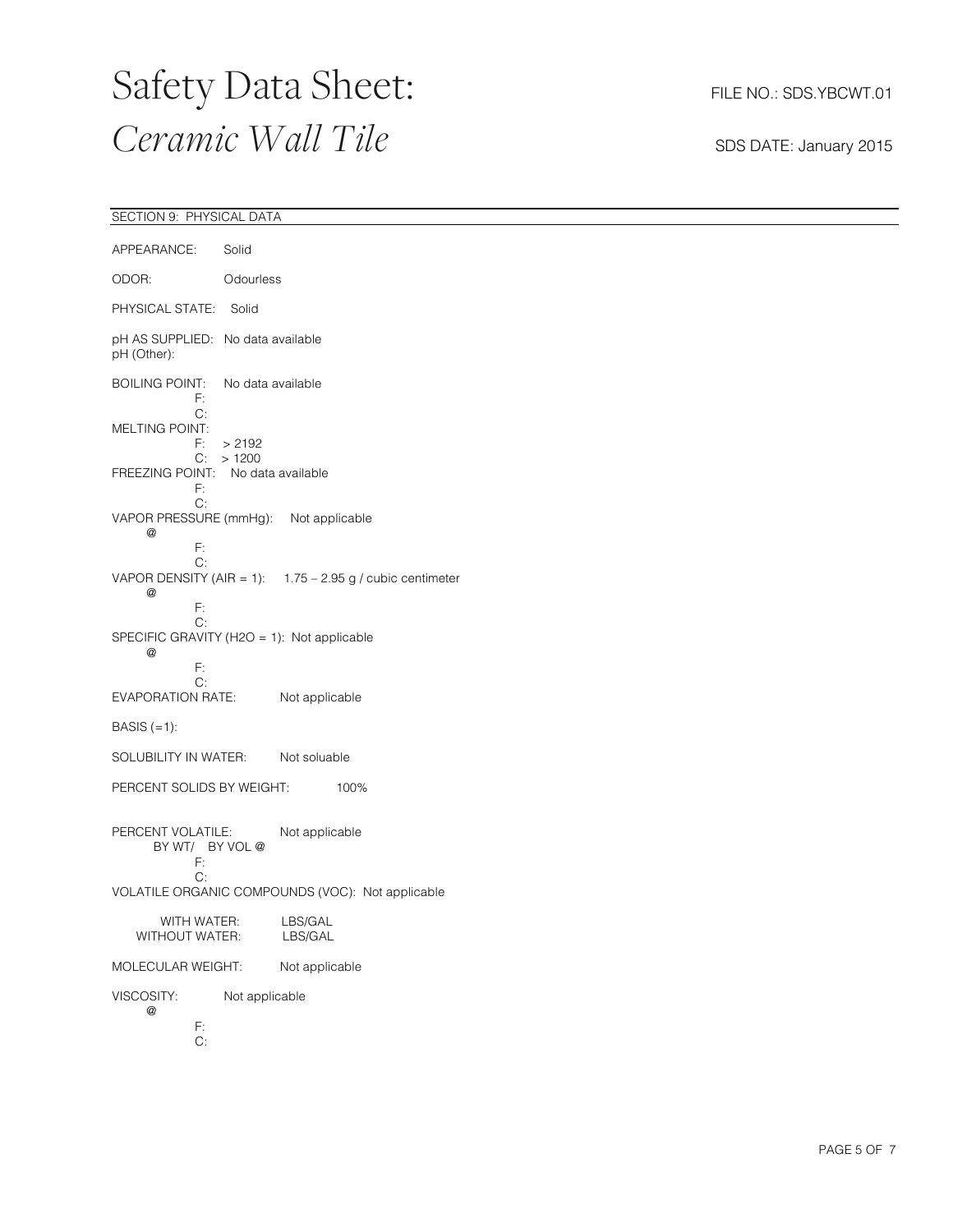#### SECTION 10: STABILITY AND REACTIVITY DATA

STABILITY: The product is STABLE under normal conditions of storage and use. Contact with incompatible materials should be avoided.

CONDITIONS TO AVOID (STABILITY): Avoid contact with acids (e.g. acetic, hydrofluoric, etc.) Glass is non-flammable. Glass will react with hydrofluoric acid producing a corrosive gas – silicon tetra fluoride.

INCOMPATIBILITY (MATERIAL TO AVOID): Acids (e.g., acetic, hydrofluoric, etc.)

HAZARDOUS DECOMPOSITION OR BY-PRODUCTS: Under normal conditions of storage and use, hazardous decomposition products should not be produced. In a fire, decomposition may product toxic gases / fumes. Glass sand is not classified as a hazardous material by the criteria of the OSHA Hazard Communication Standard, Title 29, Code of Federal Regulations, Section 1910.1200.

HAZARDOUS POLYMERIZATION: Not applicable

CONDITIONS TO AVOID (POLYMERIZATION): Not applicable

#### SECTION 11: TOXICOLOGICAL INFORMATION

TOXICOLOGICAL INFORMATION: Acute: Working with broken or cut tile produces a potential for cuts to the hands and exposed body parts. Acute effects such as eye irritation may occur if associated with high dust operations such as dry cutting tile or during the removal of tile surfaces.

Chronic: Not applicable for intact tiles. Excessive exposure to tile dust cn cause discomfort and mechanical irritation. Long term exposure to silica dusts can lead to silicosis.

#### Crystalline Sililca (Quartz)

LD50 Rat oral > 22,500 mg / kg & LD50 Mouse oral > 15,000 mg / kg LC50 Carp > 10,000 mg / l (per 72 hr)

Skin & Eye corrosion / irritation

Inhalation and potential eye exposure to eyes may cause irritation if contact is made with broken, and / or during procedures involving the cutting of tiles, and / or for operations involving the removal of installed tiles.

Sensitization Existing lung disease may be aggravated after exposure to tile dusts. Long term exposure to silica dusts can lead to silicosis.

Genetic Toxicity No data available

Repeated Dose Toxicity No data available

#### Cardinogenicity

Respirable crystalline silica is classified by the International Agency for Research on Cancer (IRAC) as a Group 1 Carcinogen (carcinogenic to humans). The National Toxicology Program (9th Report) lists respirable crystalline silica as known to be a Human Carcinogen. USDOL/OSHA and NIOSH have recommended that crystalline silica be considered a potential occupational carcinogen.

Reproductive Toxicity No data available

Specific target organ Toxicitiy No data available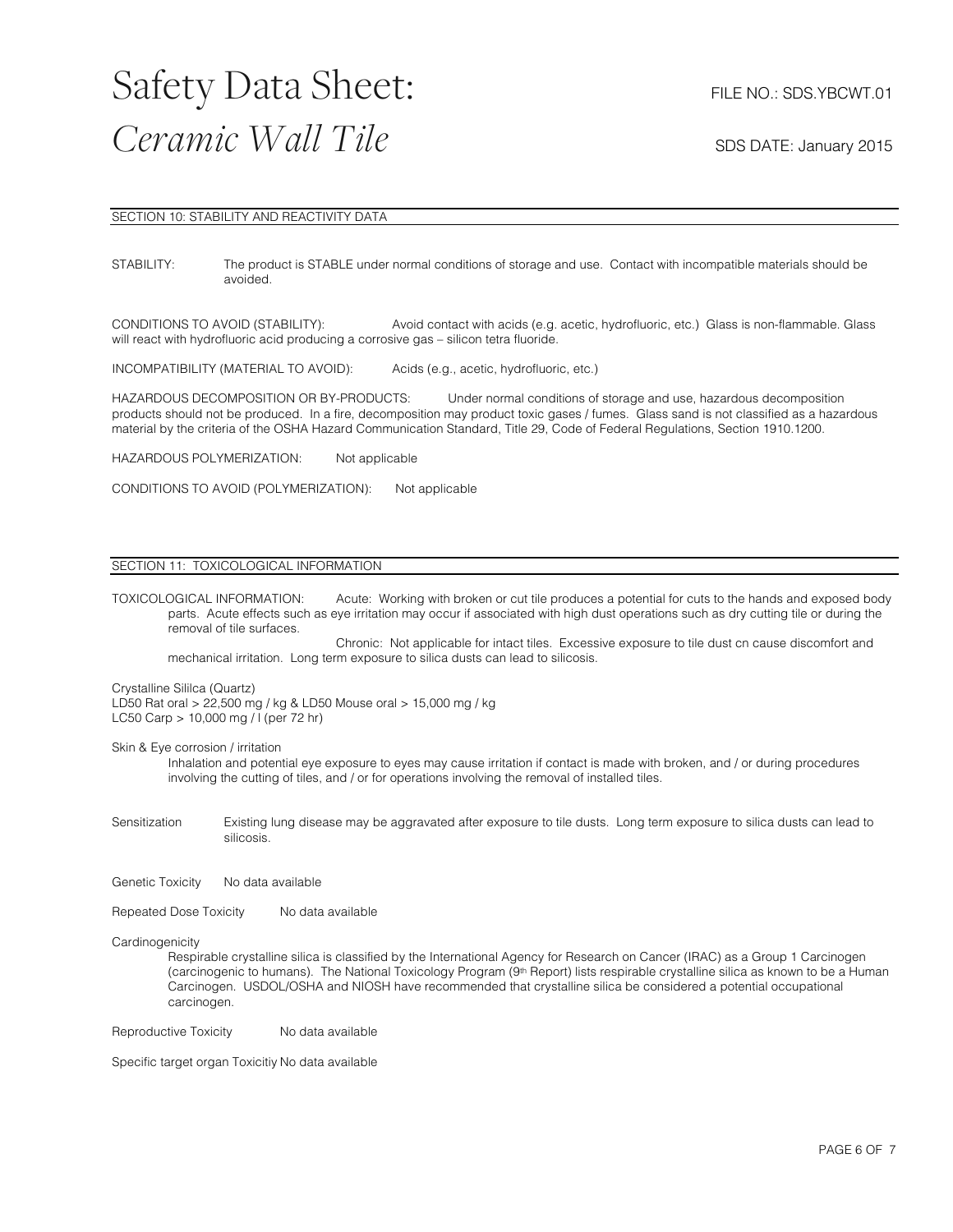#### SECTION 12: ECOLOGICAL INFORMATION

No data available

#### SECTION 13: DISPOSAL CONSIDERATIONS

#### WASTE DISPOSAL METHOD:

Waste Treatment Methods Can be deposited in landfills, sent to an incineration or other appropriate means of disposal provided they meet the requirements of local laws.

Methods of Disposal The generation of waste should be avoided or minimized wherever possible. Dispose of in accordance with local regulations.

Contaminated Packaging This material and its package must be disposed of in a safe way

#### SECTION 14: TRANSPORT INFORMATION

RCRA HAZARD CLASS: Not applicable

SPECIAL SHIPPING INFORMATION Not Applicable

#### SECTION 15: REGULATORY INFORMATION

No data available

#### SECTION 16: PREPARATION INFORMATION

OTHER INFORMATION:

| PREPARATION INFORMATION: |
|--------------------------|
|                          |

Date Prepared January 15, 2015<br>
Revision 01 Revision

DISCLAIMER: The information contained within this Safety Data Sheet is believed to be accurate and have been compiled from sources believed to be reliable. It is offered for consideration, investigation and verification. It is the users responsibility to follow the guidelines as outlined within this SDS. The user assumes all risk of use, storage and handling in compliance with applicable laws and regulations.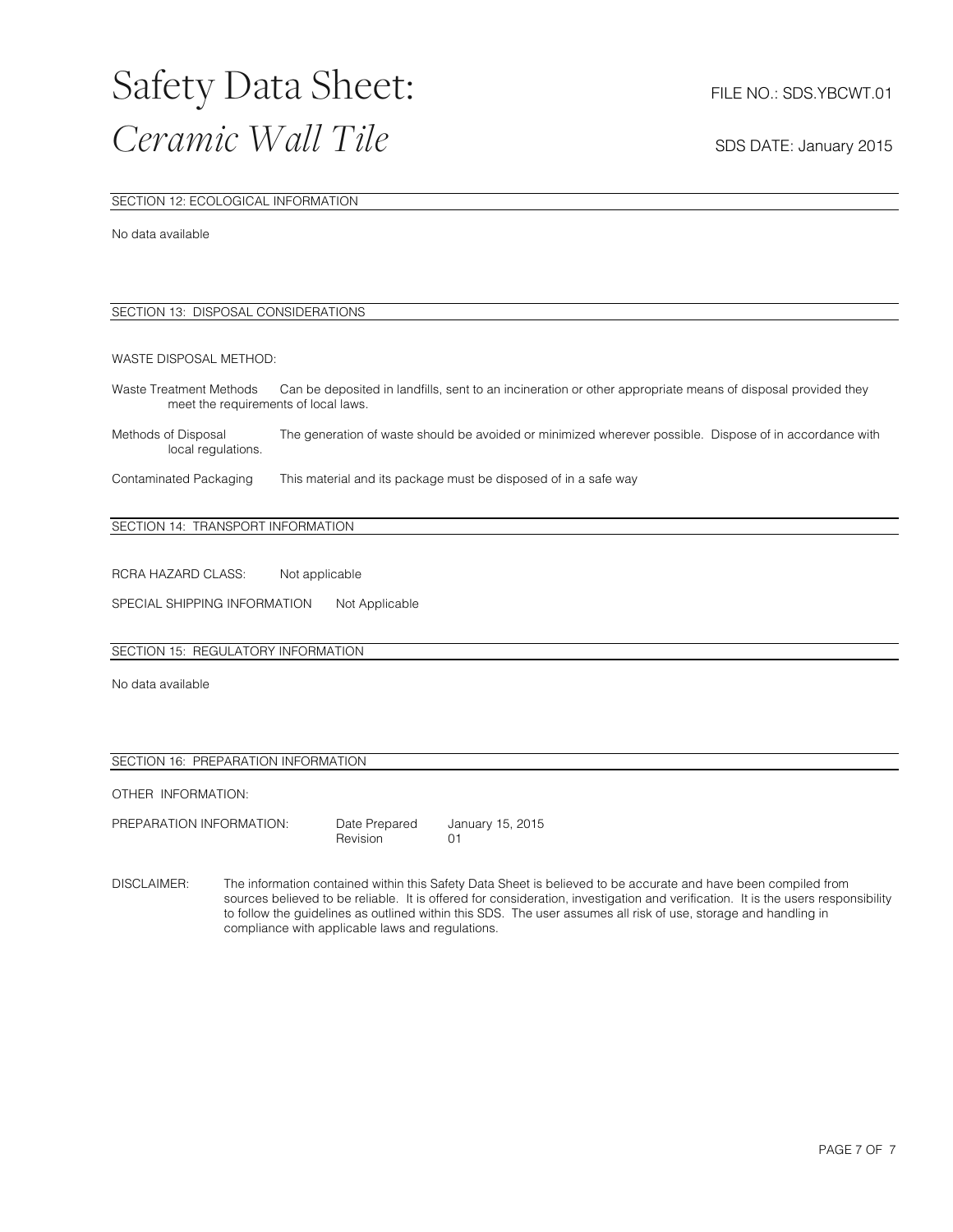### Safety Data Sheet: FILE NO.: SDS.YBCFT.01 *Floor Tile* & *Glazed Porcelain Tile* SDS DATE: January 2018

#### SECTION 1: IDENTIFICATION

| PRODUCT NAME:<br>SYNONYMS:                              | Floor Tile & Glazed or Unglazed Porcelain Tile                                                                      |  |
|---------------------------------------------------------|---------------------------------------------------------------------------------------------------------------------|--|
| PRODUCT CODES:<br>PRODUCT USE:                          | All current product references<br><b>Residential &amp; Commercial Construction Applications</b>                     |  |
| CHEMICAL NAME:<br>CHEMICAL FAMILY:<br>CHEMICAL FORMULA: | N/A<br>N/A<br>N/A                                                                                                   |  |
| MANUFACTURER:<br>DIVISION:<br>ADDRESS:                  | Anatolia Tile & Stone (Designer & Importer)<br>Corporate Office<br>8300 Huntington Road, Vaughan, ON Canada L4L 1A5 |  |
| EMERGE NCY PHONE:<br>CHEMTREC PHONE:<br>OTHER CALLS:    | 905-771-3800                                                                                                        |  |
| <b>FAX PHONE:</b>                                       | 905-771-6300                                                                                                        |  |
| PREPARED BY:                                            | Diana Vacca                                                                                                         |  |

#### SECTION 2: HAZARD(S) IDENTIFICATION



NOTES: Not applicable for intact tiles. Excessive exposure to tile dust can cause discomfort and mechanical irritation. Long term exposure to silica dusts can lead to silicosis.

#### EMERGENCY OVERVIEW:

The product is not classified as hazardous according to Regulation 1272/2008 (CLP). The product is a mixture of natural occurring minerals that have been mixed with water and fired in a high temperature kiln.

#### POTENTIAL HEALTH EFFECTS

| EYES:      | Mechanical stress through eye rubbing if exposed to dust or airborne particulates |
|------------|-----------------------------------------------------------------------------------|
| SKIN:      | Skin irritation if exposed to dust or airborne particulates                       |
| INGESTION: | Potential choking hazard if exposed to airborne particulates                      |
|            | INHALATION: Mechanical stress from inhalation of dust or airborne particulates    |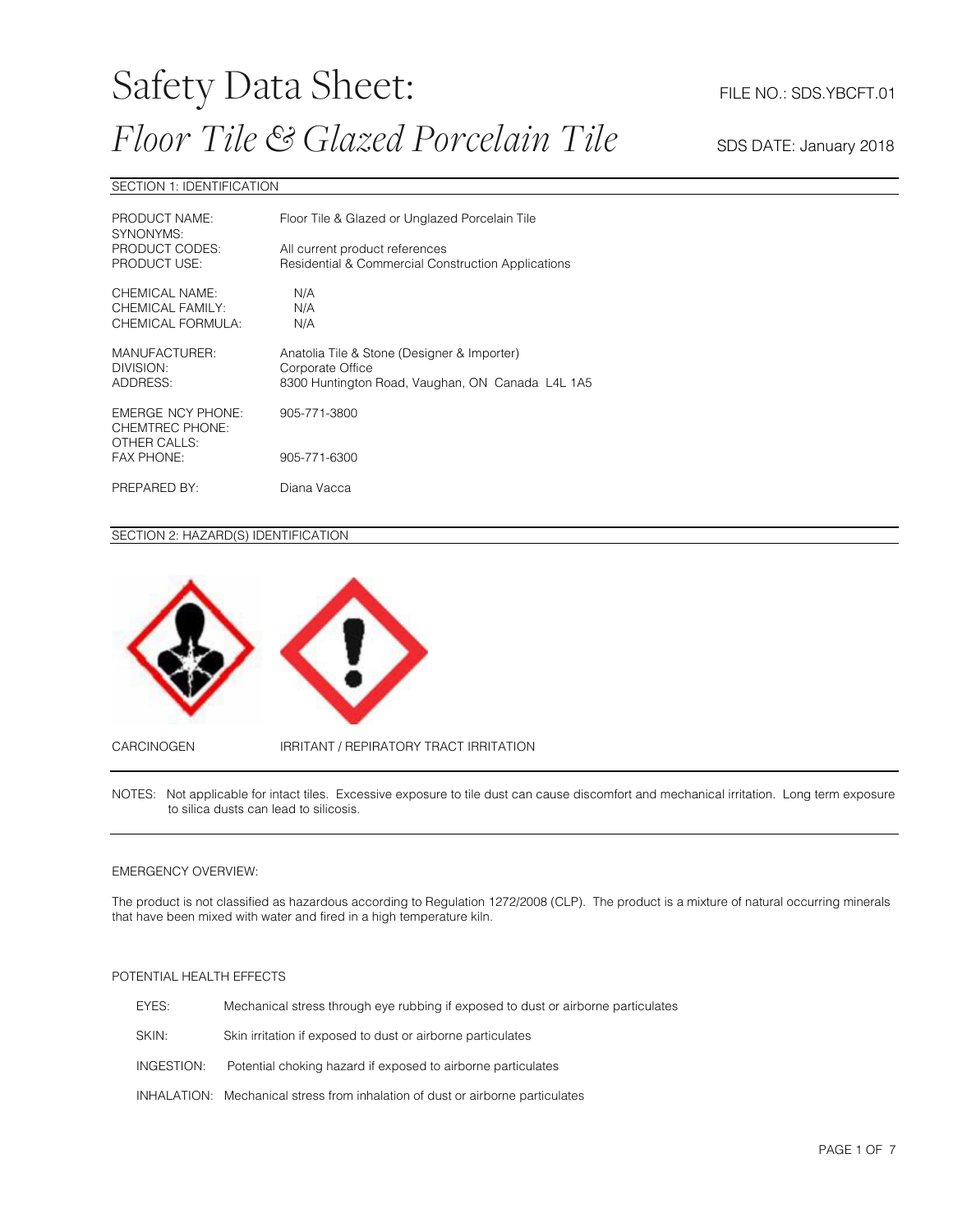### Safety Data Sheet: FILE NO.: SDS.YBCFT.01

### *Floor Tile* & *Glazed Porcelain Tile* SDS DATE: January 2018

ACUTE HEALTH HAZARDS: No further relevant information available.

CHRONIC HEALTH HAZARDS: No further relevant information available

#### SECTION 2: HAZARD(S) IDENTIFICATION - CONTINUED

MEDICAL CONDITIONS GENERALLY AGGRAVATED BY EXPOSURE: No further relevant information available

#### **CARCINOGENICITY**

Crystalline Silica (Quartz) LD50 Rat oral > 22,500 mg/kg & LD50 Mouse oral > 15,000 mg/kg LC50 Carp > 10,000 mg/l (per 72 hr)

OSHA: Recommended that Crystalline Silica be considered a POTENTIAL occupational carcinogen ACGIH: No information available<br>NTP: 9<sup>th</sup> Report: Lists Respi NTP: 9<sup>th</sup> Report: Lists Respirable Crystalline Silica as known to be a Human Carcinogen<br>IARC: Respirable Crystalline Silica is classified as as a Group 1 Carcinogen (carcinogenic Respirable Crystalline Silica is classified as as a Group 1 Carcinogen (carcinogenic to humans).

#### SECTION 3: COMPOSITION / INFORMATION ON INGREDIENTS

#### INGREDIENT:

The product is a mixture of below natural occurring minerals that have been mixed with water and fired in a high temperature kiln. This tile contains <0.1 percent by weight each of the following elements; cadmium, zinc, chrome and other metals.

| <b>NAME</b>                   | CAS NO.    | % WT      | SARA 313 REPORTABLE                        |
|-------------------------------|------------|-----------|--------------------------------------------|
| Crystalline Silica (Quartz) * | 7631-86-9  | $20 - 30$ | DSD: Not Classified<br>CLP: Not Classified |
| Amorphous Phase **            | 60676-86-0 | $50 - 70$ | DSD: Not Classified<br>CLP: Not Classified |
| Albite                        | 270-666-7  | $10 - 20$ | DSD: Not Classified<br>CLP: Not Classified |
| Mulllite                      | 215-113-2  | $10 - 20$ | DSD: Not Classified<br>CLP: Not Classified |

\* Crystalline Silica exists in the nature of the minerals such as sand and clay

\*\* Amorphous phase includes some of the following: Al2O3, SiO2, CaO, K2O, Na2O, Fe2O3

#### SECTION 4: FIRST AID MEASURES

Respiratory, hand and eye protection may be needed to prevent excess exposure to airborne particulates if dust is produced by cutting tiles or if dust is produced by any other operations, including removal.

- EYES: Do not rub eyes in order to avoid possible cornea damage as a result of mechanical stress. Check for and remove any contact lenses. Rinse out with water with eyelid held wide open. Get medical attention if irritation persists.
- SKIN: Wash off immediately with soap and plenty of water. Get medical attention if irritation persists.
- INGESTION: Rinse out mouth and make victim drink plenty of water. Never give anything by mouth to an unconscious person. Do NOT induce vomiting unless directed to do so by medical personnel; call for medical help.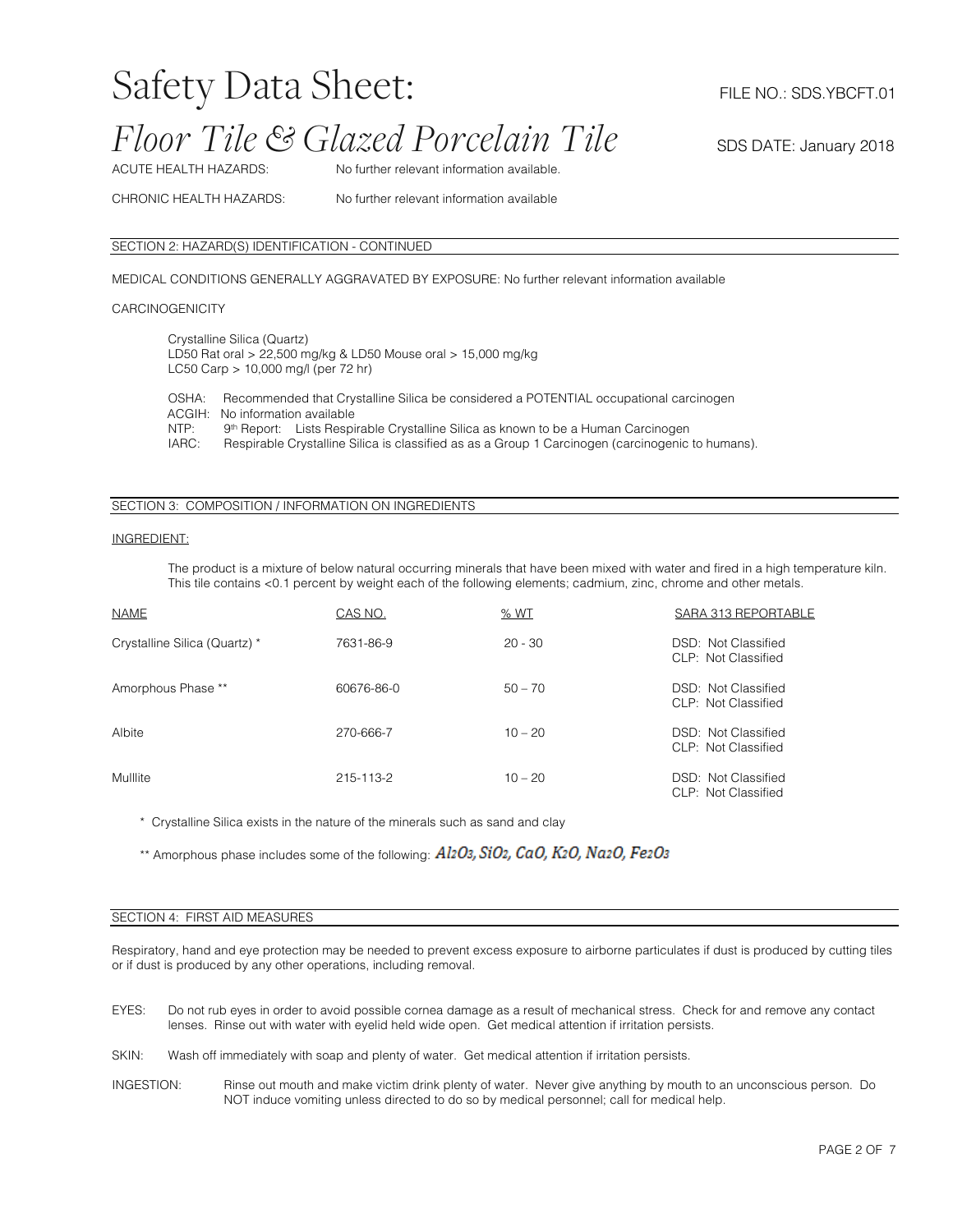### Safety Data Sheet: FILE NO.: SDS.YBCFT.01

### *Floor Tile* & *Glazed Porcelain Tile* SDS DATE: January 2018

INHALATION: Remove from exposure. Keep warm and at rest and provide fresh air. Dust in throuat and nasal passages should clear spontaneously. Get medical attention if irritation persists.

NOTES TO PHYSICIANS OR FIRST AID PROVIDERS: No further information available.

#### SECTION 5: FIRE-FIGHTING MEASURES

FLAMMABLE LIMITS IN AIR, UPPER: Not Flammable LOWER: Not Flammable

FLASH POINT: No Data Available F: N/A C: N/A METHOD USED:

AUTOIGNITION TEMPERATURE: No Data Available F: N/A C: N/A

EXTINGUISHING MEDIA:

Suitable: Water, alcohol resistant foam, CO2, dry chemical powder Unsuitable: Water jet

#### SPECIAL FIRE FIGHTING PROCEDURES:

Wear self-contained breathing apparatus and full protective clothing in case of fire. Avoid breathing fire fumes

#### UNUSUAL FIRE AND EXPLOSION HAZARDS: Not explosive

#### HAZARDOUS DECOMPOSITION PRODUCTS:

The product is non-combustible and non-explosive and will not facilitate or sustain the combustion of other materials. Development of hazardous combustion gases or fumes are possible in the event of fire.

#### SECTION 6: ACCIDENTAL RELEASE MEASURES

#### PERSONAL PRECAUTIONS, PROTECTIVE EQUIPMENT, AND EMERGENCY PROCEDURES

For non-emergency personnel: Keep unnecessary and unprotected personnel from entering. Wear appropriate personal protective equipment as described in Section 8. Follow the advice for safe handling and use given in Section 7.

For emergency responders: Emergency procedures are not required. Hoever, respiratory protection is needed in situations with high dust levels.

#### METHODS AND MATERIALS FOR CONTAINMENT AND CLEANUP

Do not empty into drains and sewers. Keep from entering into water and ground water systems. Contain spillage where possible and safe to do so. Inform appropriate authority in case of accidental contamination of watercourses or drains.

Use dry clean up methods such as vacuum exhaust which do not generate dust formation. Never use compressed air for cleaning. If dust is formed applying a dry cleaning method, personal protective equipment must be used. Avoid inhalation of product dust and skin contact. Place the spilled material in an appropriate waste disposal container for proper disposal.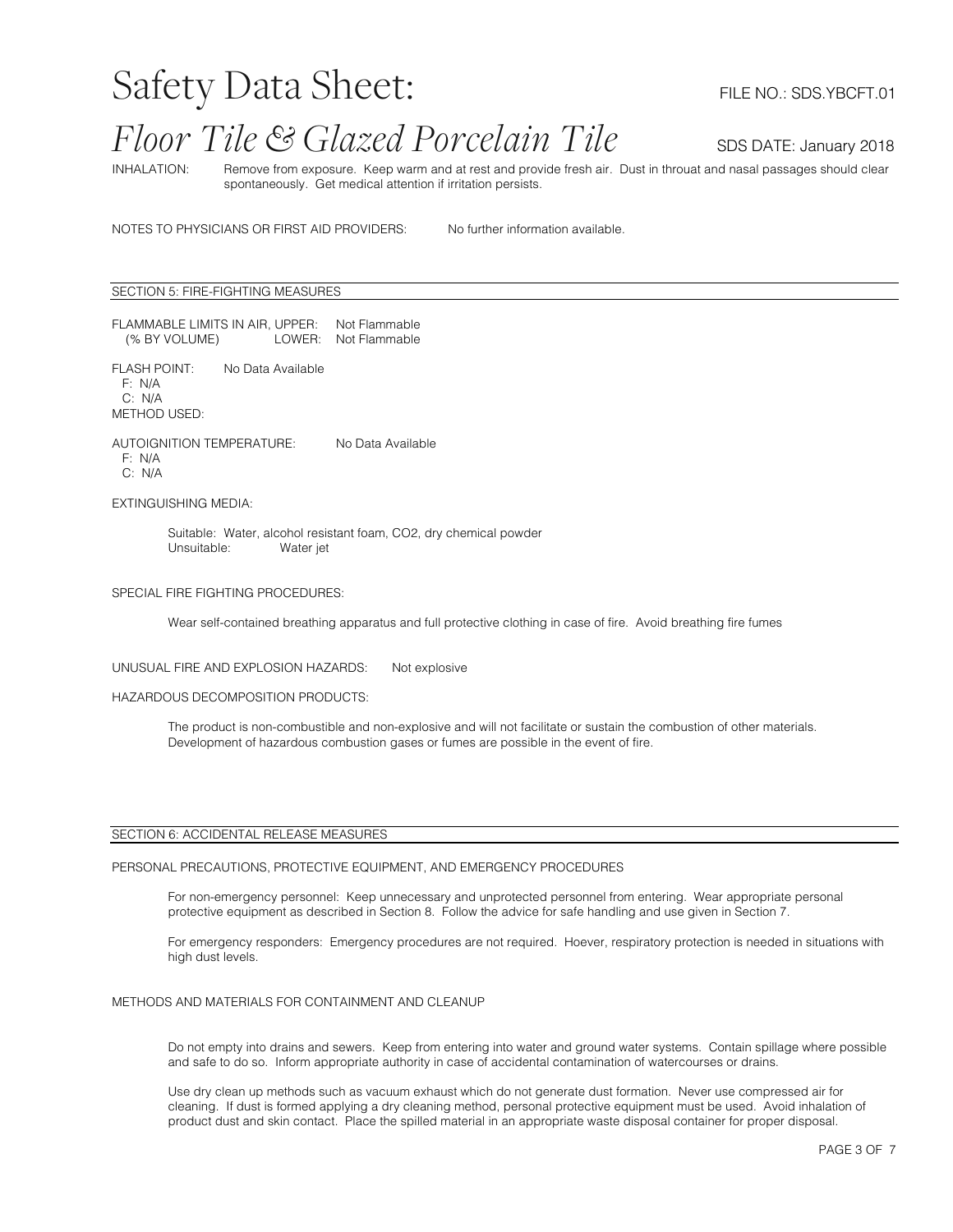#### SECTION 7: HANDLING AND STORAGE

#### PRECAUTIONS FOR SAFE HANDLING

Provide adequate ventilation. Provide local exhaust or general room ventilation to minimize dust concentrations. Avoid inhalation and contact with skin, eye and clothing.

#### CONDITIONS FOR SAFE STORAGE, INCLUDING ANY INCOMPATABILITIES:

Store in accordance with local regulations. Store in a dry, cool and well ventilated area, away from incompatible materials (see Section 10) and food and drink.

#### OTHER PRECAUTIONS:

No further relevant information available.

EXPOSURE GUIDELINES: Attemp to stop spillage without personal risk. Should not be released into the environment. Prevent product from entering drains.

#### SECTION 8: EXPOSURE CONTROLS / PERSONAL PROTECTION



#### ENGINEERING CONTROLS:

Contains the following ingredients with occupational exposure limit values:

Crystalline Silica (Quartz): TWA: 0.1 mg/cubic meter (repirable dust)

VENTILATION : Provide adequate ventilation. Provide local exhaust or general room ventilation to minimize dust concentrations. The highest probability of silica exposure occurs during dry cutting. Wet cutting methods are recommended.

RESPIRATORY ROTECTION: Use FFP2 type dust mask

EYE PROTECTION: Use tight fitting safety goggles or safety glasses with side shields where dust is formed. Contact lenses may absorb irritants. Do not wear contact lenses in work areas. Have emergency eyewash station available in area where tiles are cut

SKIN PROTECTION: Wear dust proof protective gloves, boots, and long sleeved clothing.

OTHER PROTECTIVE CLOTHING OR EQUIPMENT: None required

WORK HYGIENIC PRACTICES: Do not eat, drink or smoke when working. Wash hands and if necessary shower before breaks and after work to remove adherent product. Avoid contact with eyes and skin. After working with product, workers should wash or shower and use skin care products. Clean contaminated closting, footwear etc thoroughly before re-using them.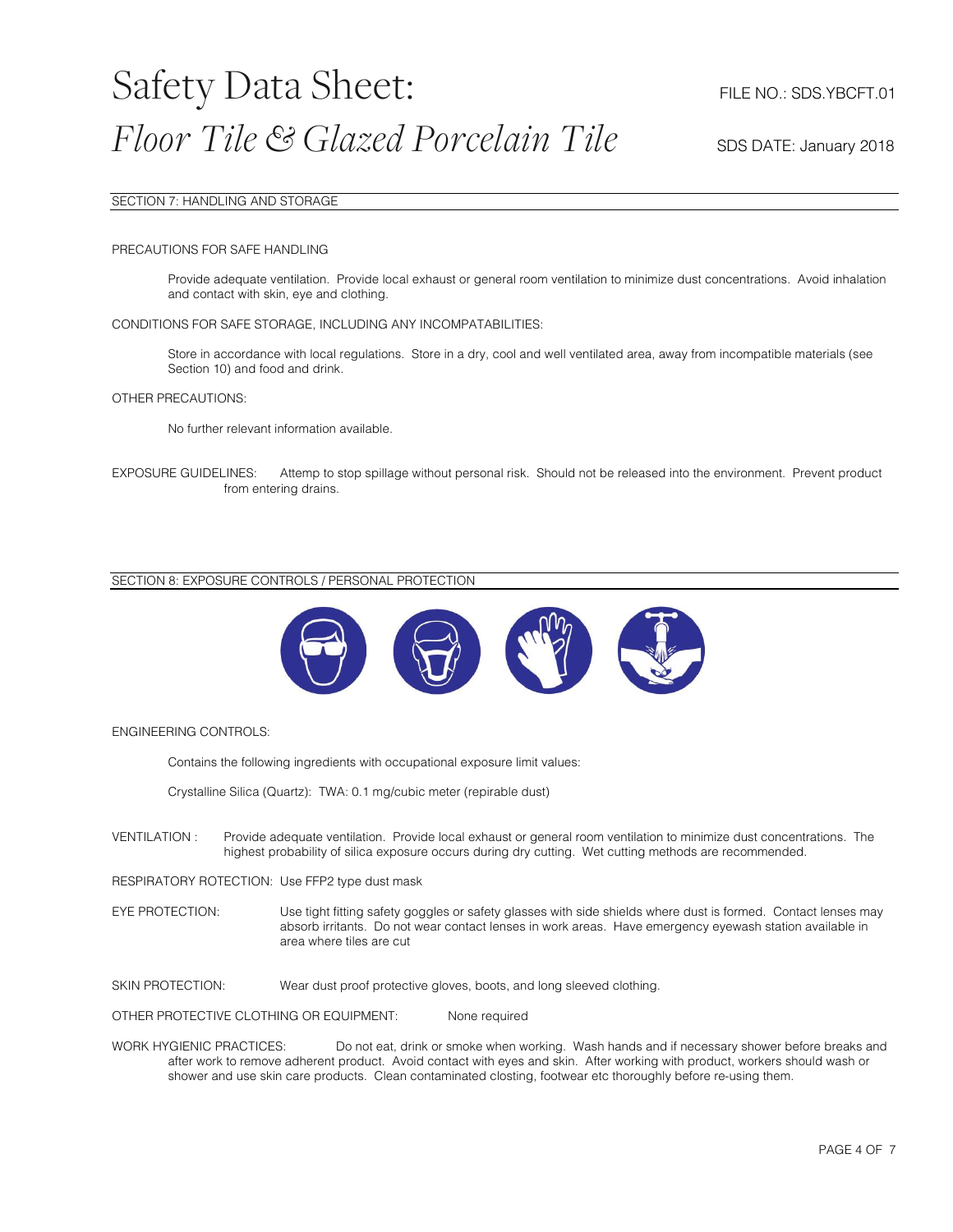## Safety Data Sheet: FILE NO.: SDS.YBCFT.01 *Floor Tile* & *Glazed Porcelain Tile* SDS DATE: January 2018

### SECTION 9: PHYSICAL DATA

| APPEARANCE:                                                                    | Solid             |                                                             |
|--------------------------------------------------------------------------------|-------------------|-------------------------------------------------------------|
| ODOR:                                                                          | Odourless         |                                                             |
| PHYSICAL STATE:                                                                | Solid             |                                                             |
| pH AS SUPPLIED: No data available<br>pH (Other):                               |                   |                                                             |
| <b>BOILING POINT:</b><br>F:<br>C:                                              | No data available |                                                             |
| <b>MELTING POINT:</b><br>F: .<br>C:                                            | >2372<br>>1300    |                                                             |
| FREEZING POINT: No data available<br>F:<br>C:                                  |                   |                                                             |
| VAPOR PRESSURE (mmHg): Not applicable<br>@                                     |                   |                                                             |
| F:<br>С:<br>@<br>F:                                                            |                   | VAPOR DENSITY (AIR = 1): $2.35 - 2.95$ g / cubic centimeter |
| C:<br>SPECIFIC GRAVITY (H2O = 1): Not applicable<br>$^{\textregistered}$<br>F: |                   |                                                             |
| C:<br>EVAPORATION RATE:                                                        |                   | Not applicable                                              |
| BASIS $(=1)$ :                                                                 |                   |                                                             |
| SOLUBILITY IN WATER:                                                           |                   | Not soluable                                                |
| PERCENT SOLIDS BY WEIGHT:                                                      |                   | 100%                                                        |
| PERCENT VOLATILE:<br>BY WT/ BY VOL @<br>F:                                     |                   | Not applicable                                              |
| C:                                                                             |                   | VOLATILE ORGANIC COMPOUNDS (VOC): Not applicable            |
| WITH WATER:<br>WITHOUT WATER:                                                  |                   | LBS/GAL<br>LBS/GAL                                          |
| MOLECULAR WEIGHT:                                                              |                   | Not applicable                                              |
| VISCOSITY:<br>@<br>F:<br>C:                                                    | Not applicable    |                                                             |
|                                                                                |                   |                                                             |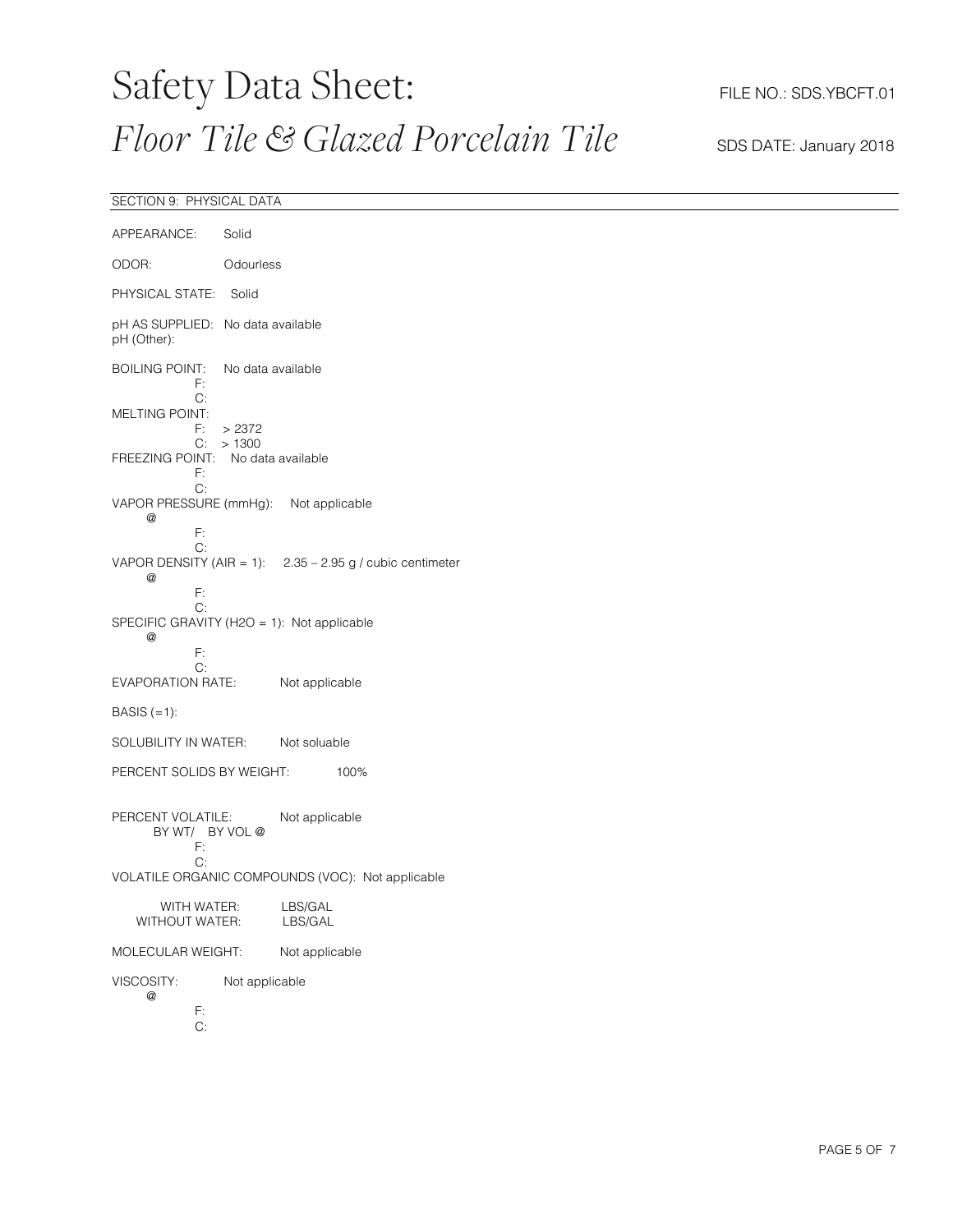#### SECTION 10: STABILITY AND REACTIVITY DATA

STABILITY: The product is STABLE under normal conditions of storage and use. Contact with incompatible materials should be avoided.

CONDITIONS TO AVOID (STABILITY): Avoid contact with acids (e.g. acetic, hydrofluoric, etc.) Glass is non-flammable. Glass will react with hydrofluoric acid producing a corrosive gas – silicon tetra fluoride.

INCOMPATIBILITY (MATERIAL TO AVOID): Acids (e.g., acetic, hydrofluoric, etc.)

HAZARDOUS DECOMPOSITION OR BY-PRODUCTS: Under normal conditions of storage and use, hazardous decomposition products should not be produced. In a fire, decomposition may product toxic gases / fumes. Glass sand is not classified as a hazardous material by the criteria of the OSHA Hazard Communication Standard, Title 29, Code of Federal Regulations, Section 1910.1200.

HAZARDOUS POLYMERIZATION: Not applicable

CONDITIONS TO AVOID (POLYMERIZATION): Not applicable

### SECTION 11: TOXICOLOGICAL INFORMATION

TOXICOLOGICAL INFORMATION: Acute: Working with broken or cut tile produces a potential for cuts to the hands and exposed body parts. Acute effects such as eye irritation may occur if associated with high dust operations such as dry cutting tile or during the removal of tile surfaces.

Chronic: Not applicable for intact tiles. Excessive exposure to tile dust cn cause discomfort and mechanical irritation. Long term exposure to silica dusts can lead to silicosis.

#### Crystalline Sililca (Quartz)

LD50 Rat oral > 22,500 mg / kg & LD50 Mouse oral > 15,000 mg / kg LC50 Carp > 10,000 mg / l (per 72 hr)

Skin & Eye corrosion / irritation

Inhalation and potential eye exposure to eyes may cause irritation if contact is made with broken, and / or during procedures involving the cutting of tiles, and / or for operations involving the removal of installed tiles.

Sensitization Existing lung disease may be aggravated after exposure to tile dusts. Long term exposure to silica dusts can lead to silicosis.

Genetic Toxicity No data available

Repeated Dose Toxicity No data available

#### **Cardinogenicity**

Respirable crystalline silica is classified by the International Agency for Research on Cancer (IRAC) as a Group 1 Carcinogen (carcinogenic to humans). The National Toxicology Program (9th Report) lists respirable crystalline silica as known to be a Human Carcinogen. USDOL/OSHA and NIOSH have recommended that crystalline silica be considered a potential occupational carcinogen.

Reproductive Toxicity No data available

Specific target organ Toxicitiy No data available